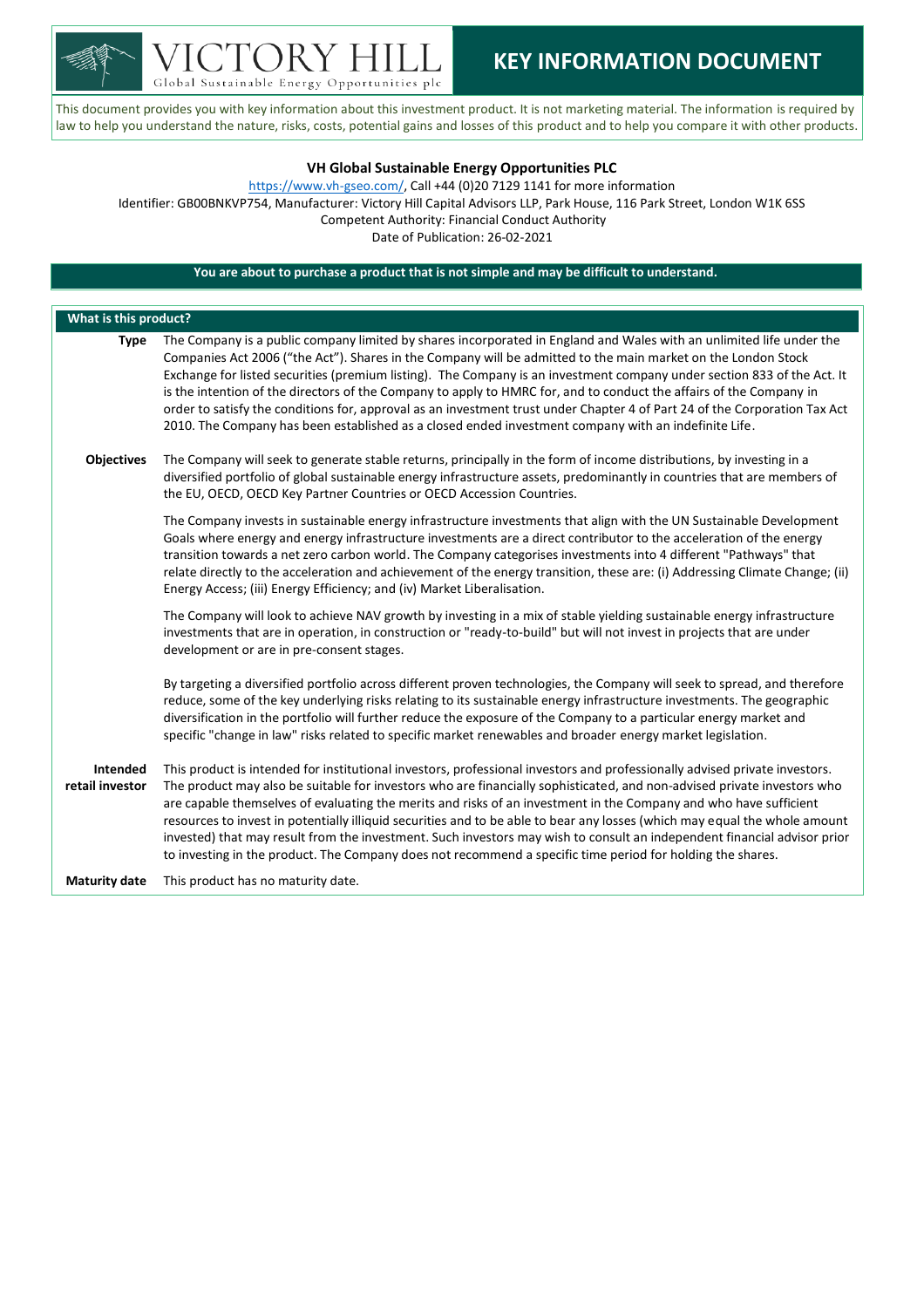

The summary risk indicator is a guide to the level of risk of this product compared to other products. It shows how likely it is that the product will lose money because of movements in the markets or because we are not able to pay you.

We have classified this product as 4 out of 7, which is a medium risk class. This rates the potential losses from future performance at a medium level, and poor market conditions could impact the capacity to pay you. Any investment in the Company should not be regarded as short-term in nature and involves a degree of risk, including, but not limited to, the risks in relation to the Company and the Shares referred to in the Prospectus. The value of the equity securities in the Company's investment portfolio may fluctuate and there is no guarantee that the amounts invested by the Company will be returned in whole or in part. This product does not include any protection from future market performance so you could lose some or all of your investment.

# **Investment GBP 10 000 Performance Scenarios 1 Year 3 Years 5 Years Stress scenario What you might get back after costs** 1 759.28 2 514.0 1 499.9 Average return each year -82.41% -36.89% -31.58% **Unfavourable scenario What you might get back after costs** 8 329.5 7 377.7 6 814.6 Average return each year -16.71% -9.64% -7.38% **Moderate scenario What you might get back after costs** 10 130.5 10 390.8 10 612.9 Average return each year 1.30% 1.30% 1.29% 1.20% **Favourable scenario What you might get back after costs** 12 362.8 14 684.3 16 584.5 Average return each year 10.65% 13.66% 13.66% 10.65%

This table shows the money you could get back over the next 5 Years, under different scenarios, assuming that you invest GBP 10 000.

The scenarios shown illustrate how your investment could perform. You can compare them with the scenarios of other products.

The scenarios presented are an estimate of future performance based on evidence from the past on how the value of this investment varies, and are not an exact indicator. What you get will vary depending on how the market performs and how long you keep the investment/product.

The stress scenario shows what you might get back in extreme market circumstances, and it does not take into account the situation where we are not able to pay you.

This product cannot be easily cashed in. This means it is difficult to estimate how much you would get back if you cash in before the end of the recommended holding period. You will either be unable to cash in early or you will have to pay high costs or make a large loss if you do so. The figures shown include all the costs of the product itself, but may not include all the costs that you pay to your advisor or distributor. The figures do not take into account your personal tax situation, which may also affect how much you get back.

### **What happens if Victory Hill Capital Advisors LLP is unable to pay out?**

There is no direct financial exposure for shareholders of VH Global Sustainable Energy Opportunities plc to Victory Hill Capital Advisors LLP. Liquidity in VH Global Sustainable Energy Opportunities plc's shares is provided through the premium segment of the London Stock Exchange's main market and is dependent on buyers and sellers. As a shareholder of the Company, you will generally not be entitled to compensation from the Financial Services Compensation Scheme or any other compensation scheme in the event that the Company is unable to pay any dividends or other returns it may elect to pay from time to time, or if it were unable to pay amounts due to you on a winding-up. No guarantee scheme applies to an investment in the Company. If your investment was made on an advised basis, a loss suffered by you may be covered by the Financial Services Compensation Scheme up to £50,000 for each eligible claim.